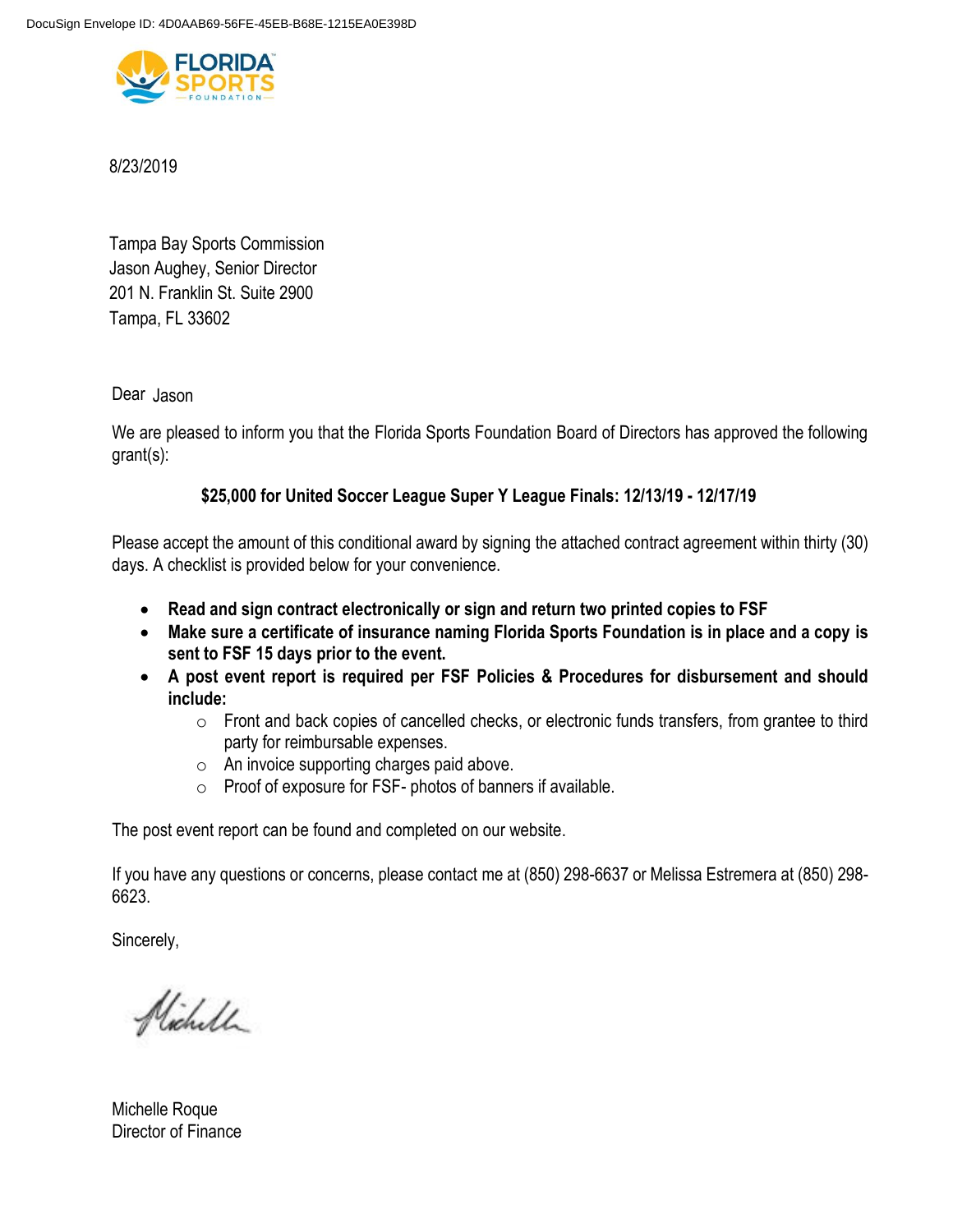# **FLORIDA SPORTS FOUNDATION Major Grant Program - Grant Agreement**

**THIS GRANT AGREEMENT** entered into this day, 8/23/2019 , by and between the Florida Sports Foundation, Inc., a division of Enterprise Florida, Inc., hereinafter referred to as the "Grantor" and Tampa Bay Sports Commission **6. The Security Security Security Security Security Security Security Security Security Security Security Security Security Security Security Security Security Security Security S** hereinafter referred to as the "Grantee".

### **WITNESSETH**

**WHEREAS,** the State of Florida Legislature mandated in Section 288.901(f), Florida Statutes, that the Grantor shall assist and market professional and amateur sport teams and sporting events in Florida; and the Grantor is empowered to make grants of funds in accordance with the promotion of major and minor sporting events; and,

**WHEREAS**, the Florida Sports Foundation has approved an appropriation for such grant.

**IT IS,** in consideration of the mutual undertakings and agreements hereinafter set forth, agreed between the Grantor and the Grantee as follows:

## 1.0 **PARTIES:**

The parties and their respective addresses for the purposes of this Agreement are:

# **Florida Sports Foundation**

101 North Monroe Street, Suite 1000 Tallahassee, FL 32301

## **Tampa Bay Sports Commission**

Tampa, FL 33602 201 N. Franklin St. Suite 2900 Jason Aughey

## 2.0 **NOTICES**:

All notices between the parties, provided for herein, shall be either by confirmed fax, confirmed FedEx or certified mail, return receipt requested, delivered to the address of the parties as set forth in section 1.0 above.

## 3.0 **GRANT DESCRIPTION**:

The Grantee will expend grant funds in accordance with "Paragraph 6.0 a" and "Attachment A". Funds made available by the Grantor pursuant to this Grant Agreement shall be expended solely for the purpose of the project and the legislatively appropriated purpose.

- (a) Grantee: **Tampa Bay Sports Commission**
- (b) Payee: **Tampa Bay Sports Commission**
- (c) Name/Date of Event: **United Soccer League Super Y League Finals: 12/13/19 12/17/19 12/13/2019 thru 12/17/2019**
- (d) Total Amount of Grant**: \$ 25,000**
- (e) Project Budget: As provided in Grant Application.
- (f) Reporting Schedule: Grantee shall submit final report and request for reimbursement within ninety (90) days of the last day of the event, except for all events taking place in June, which are due by the first day of September following the event.
- (g) Grant Period: **8/23/2019** through the end of Event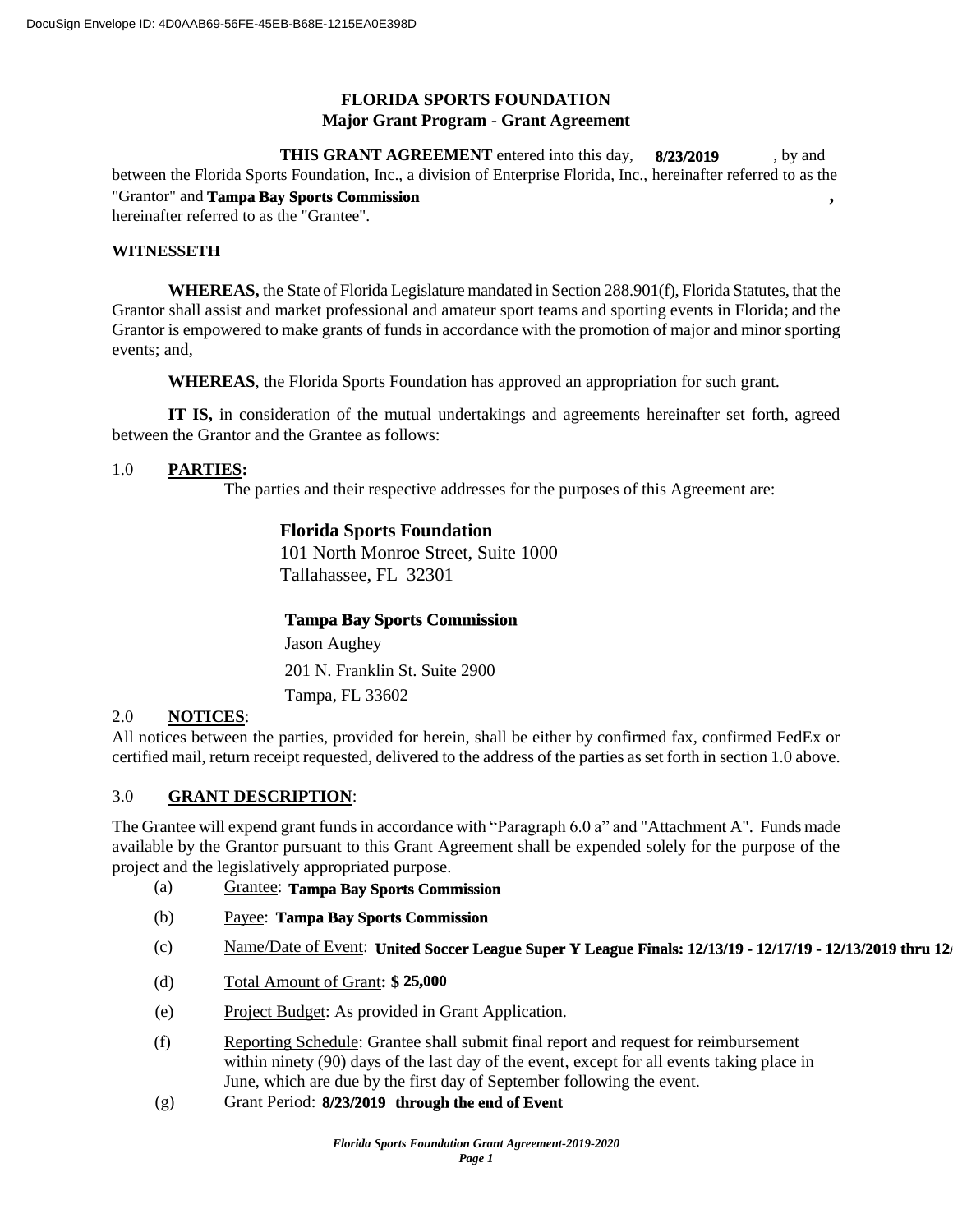## 4.0 **GRANT REQUIREMENTS**:

(a) Audit: Grantee will complete a post event report, an accounting of the events financial activity, and proper use of funds provided by this Agreement, within ninety (90) days after the event and provide documentation evidencing the direct impact of the event. The Grantee agrees to comply with the audit requirement of Sections 215.97 and 17.03, Florida Statutes, and all applicable Rules of the Auditor General as referenced in Attachment A.

(b) Records: Grantee shall retain and maintain all records, including records of all payments made by the Grantee in connection with this Agreement, and make available and provide access for financial audit as may be requested by the Grantor, the Grantor's independent auditor, by the state personnel of the Office of the Florida Auditor General, Chief Financial Officer and Office of the Chief Inspector General. Records shall include books, records, documents and other evidence, including, but not limited to, vouchers, bills, invoices, requests for payment, and other supporting documentation, which, according to generally accepted governmental accounting principles, procedures and practices, sufficiently and properly reflect all program costs expended in the performance of this Grant Agreement. Such records shall be retained for a minimum period of seven (7) years after termination of this Agreement.

(c) Cancellation: Grantee shall notify the Grantor immediately if the event is canceled and the Grantee shall return any funds dispersed pursuant to this Agreement within seven (7) days of such cancellation.

(d) Insurance: Grantee shall, prior to event, provide proof of insurance listing the Grantor as an additional insured for all purposes, with minimum liability coverage of \$1,000,000 per occurrence. If Grantee is a government entity, agency or subdivision pursuant to Section 768.28, Florida Statutes, and/or a self-insurer pursuant to Section 768.28, Florida Statutes, and does not otherwise provide proof of its own insurance listing Grantor as an additional insured for all purposes, with minimum liability coverage of \$1,000,000 per occurrence, Grantee, notwithstanding its compliance with any requirements imposed by said statute, shall ensure that any third-party recipient of said Grant Funds list Grantor as an additional insured for all purposes, with minimum liability coverage of \$1,000,000 per occurrence. Grantee shall provide said proof of insurance listing Grantor as an additional insured for all purposes, with minimum liability coverage of \$1,000,000 per occurrence, as a condition precedent to Grantee's receipt of said Grant Funds.

(e) Indemnification: Grantee shall act as an independent contractor and not as an employee of the Grantor in the performance of the tasks and duties, which are the subject of this Grant Agreement. The Grantee shall be liable, and agrees to be liable for, and to the extent allowed by law, shall indemnify, defend, and hold the Grantor, the state of Florida, and its employees and agents, harmless from all liability of any nature or kind, including costs and expenses for or on account of any copyrighted, patented, or unpatented inventions, process or articles manufactured by the Grantee, and well as claims, suits, judgments, or damages arising from the Grantee's performance of the tasks and duties which are the subject of this Grant Agreement. If Grantee is a government entity, the Grantee is subject to the provisions and limitations of 768.28 Florida Statute, and agrees to indemnify, hold harmless and defend Grantor from and against claims, demands, causes of action, losses, damages, liabilities, costs and expenses (including attorney's fees) caused as a result of the negligent acts of the government entity or its employees.

# 5.0 **TERMINATION**:

(a) Breach: The Agreement may be terminated by the Grantor for breach upon failure of the Grantee to perform any requirement or provisions of this Agreement upon no less than twenty-four (24) hours written notice from the time the Grantor becomes aware of the breach. If Grantor determines that a breach of any provision of this agreement has occurred, Grantor has the right to withhold a portion of the grant award as determined by the Board of Directors.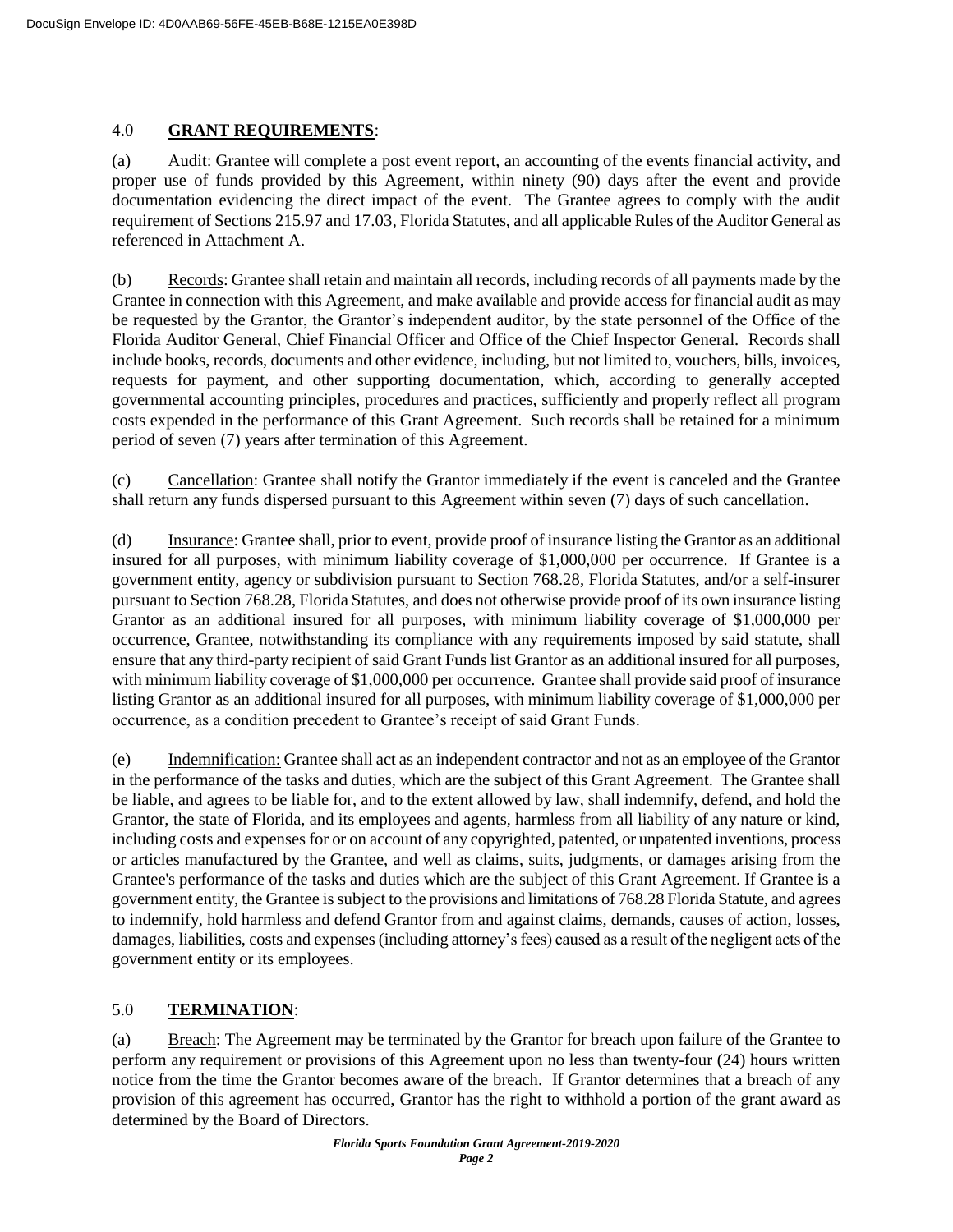(b) Refusal to Grant Public Access: This Agreement may be terminated by the Grantor for refusal by the Grantee to allow public access to all documents, papers, letters, or other material subject to the provisions of Chapter 119, Florida Statutes, and made or received by the Grantee in conjunction with this Agreement. (Section 287.058, Florida Statutes)

(c) Unauthorized Aliens: Grantor will consider the employment of unauthorized aliens, by any contractor or subcontractor, as described by Section 274A(e) of the Immigration and Nationalization Act, cause for termination of this Agreement. Grantee shall utilize the U.S. Department of Homeland Security's E-Verify, in accordance with the terms governing the use of the system, to verify the employment eligibility of:

(a) All persons employed during the contract term by the contractor to perform employment duties within Florida; and

(b) All persons (including subcontractors) assigned by Grantee to perform work pursuant to this agreement.

# 6.0 **PAYMENTS**:

(a) Transfer of Funds. Funds will be made available by the Grantor to the Grantee, as a reimbursement for paid invoices, which are supported by canceled checks dated within the grant period, upon receipt and review of a completed Post Event Report. Only those items identified as allowable below will be reimbursed. The following summarizes the allowable/disallowable expenses that may be used for reimbursement.

Allowable Expenses:

- 1. Promotion, marketing & programming
- 2. Paid advertising & media buys
- 3. Production & technical expenses; officials
- 4. Site fees, venue rentals, costs (contract help)
- 5. Rentals, insurance, rights fees, bid fees, sanction fees, non-monetary awards

## Disallowable Expenses:

- 1. General and administrative expenses
- 2. Building, renovating and/or remodeling
- 3. Permanent equipment purchases
- 4. Debts incurred prior to the grant
- 5. Programs which solicit advertising
- 6. Hospitality or social functions including meals or banquets
- 7. Travel expenses

(b) Availability of Funds. The Grantor's liability under this Grant Agreement is contingent upon the continued availability of an annual appropriation by the Legislature of the State of Florida. In the event this Grant Agreement extends beyond the Grantor's current fiscal year that begins on July 1 of each year and ends on June 30 of each succeeding year, the Grantor and the Grantee mutually agree that performance and payment during subsequent fiscal periods is contingent upon sufficient funds being appropriated. The Grantor shall be the final determiner of the availability of such funds.

# 7.0 **LEGAL REQUIREMENTS**:

(a) With respect to its interpretation, construction, effect, performance, enforcement, and all other matters, this Grant Agreement shall be governed by, and be consistent with, the whole law of the state of Florida, both procedural and substantive. Any and all litigation arising under this Grant Agreement shall be brought in the appropriate state of Florida court in Leon County, Florida.

(b) Grantee agrees to comply with any and all applicable federal, state, and local laws related to the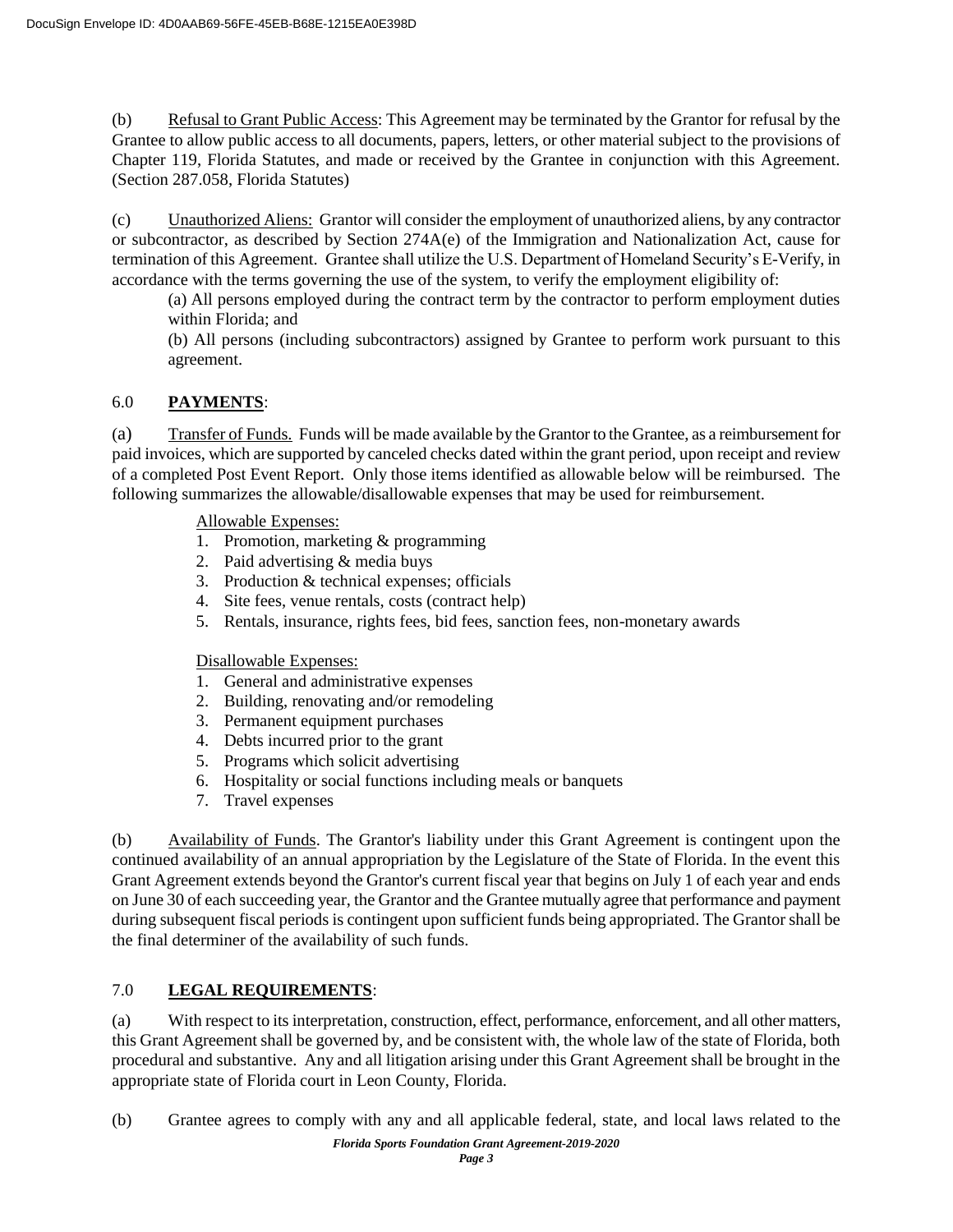#### execution of the Grant Agreement.

8.0 **MODIFICATION:** This writing and any Attachments herein, contains the entire Grant Agreement of the parties. No representations were made or relied upon by either party, other than those that are expressly set forth. No agent, employee, or other representative of either party is empowered to alter any of the terms of this Grant Agreement, unless done in writing and signed by an executive officer of the Grantee and designee for the Grantor.

## 9.0 **MISCELLANEOUS:**

(a) The Grantor is not bound by any agreements to indemnify or hold harmless, nor responsible for liquidated damages or cancellation charges.

(b) No provision of this Grant Agreement shall be construed as a waiver by the Grantor of any right, defense or claim, which the Grantor may have in any litigation arising under the Grant Agreement. Nor shall any Agreement provision be construed as a waiver by the state of Florida, and its employees and agents, of any right to initiate litigation.

(c) The Grantee affirms that it is aware and knowledgeable of the Grantor's Grant Program Policies  $\&$ Procedures in place and effective throughout the term of this Grant Agreement, which contains information and documentation required for the release of grant funds not found in this Agreement.

(d) The Grantee agrees to coordinate with other components of State and local economic development systems, and avoid duplication of existing State and local services and activities.

#### 10.0 **VENDORS ON SCRUTINIZED COMPANIES LIST:**

By executing this Agreement, the Grantee certifies that it is not: (1) listed on the Scrutinized Companies that Boycott Israel List, created pursuant to section 215.4725, Florida Statutes, (2) engaged in a boycott of Israel, (3) listed on the Scrutinized Companies with Activities in Sudan List or the Scrutinized Companies with Activities in the Iran Petroleum Energy Sector List, created pursuant to section 215.473, Florida Statutes, or (4) engaged in business operations in Cuba or Syria. Pursuant to section 287.135(5), Florida Statutes, the GRANTOR may immediately terminate this Agreement for cause if the Grantee is found to have submitted a false certification as to the above or if the Grantee is placed on the Scrutinized Companies that Boycott Israel List, is engaged in a boycott of Israel, has been placed on the Scrutinized Companies with Activities in Sudan List or the Scrutinized Companies with Activities in the Iran Petroleum Energy Sector List, or has been engaged in business operationsin Cuba or Syria, during the term ofthe Agreement. Ifthe GRANTOR determines that the Grantee has submitted a false certification, the GRANTOR will provide written notice to the Grantee. Unless the Grantee demonstrates in writing, within 90 calendar days of receipt of the notice, that the GRANTOR's determination of false certification was made in error, the GRANTOR shall bring a civil action against the Grantee. If the GRANTORS's determination is upheld, a civil penalty equal to the greater of \$2 million or twice the amount of this Agreement shall be imposed on the Grantee, and the Grantee will be ineligible to bid on any Agreement with a Florida agency or local governmental entity for three years after the date of the GRANTOR's determination of false certification by the GRANTOR. (If federal law ceases to authorize the states to adopt and enforce the contracting prohibition identified in this paragraph, this paragraph shall be null and void).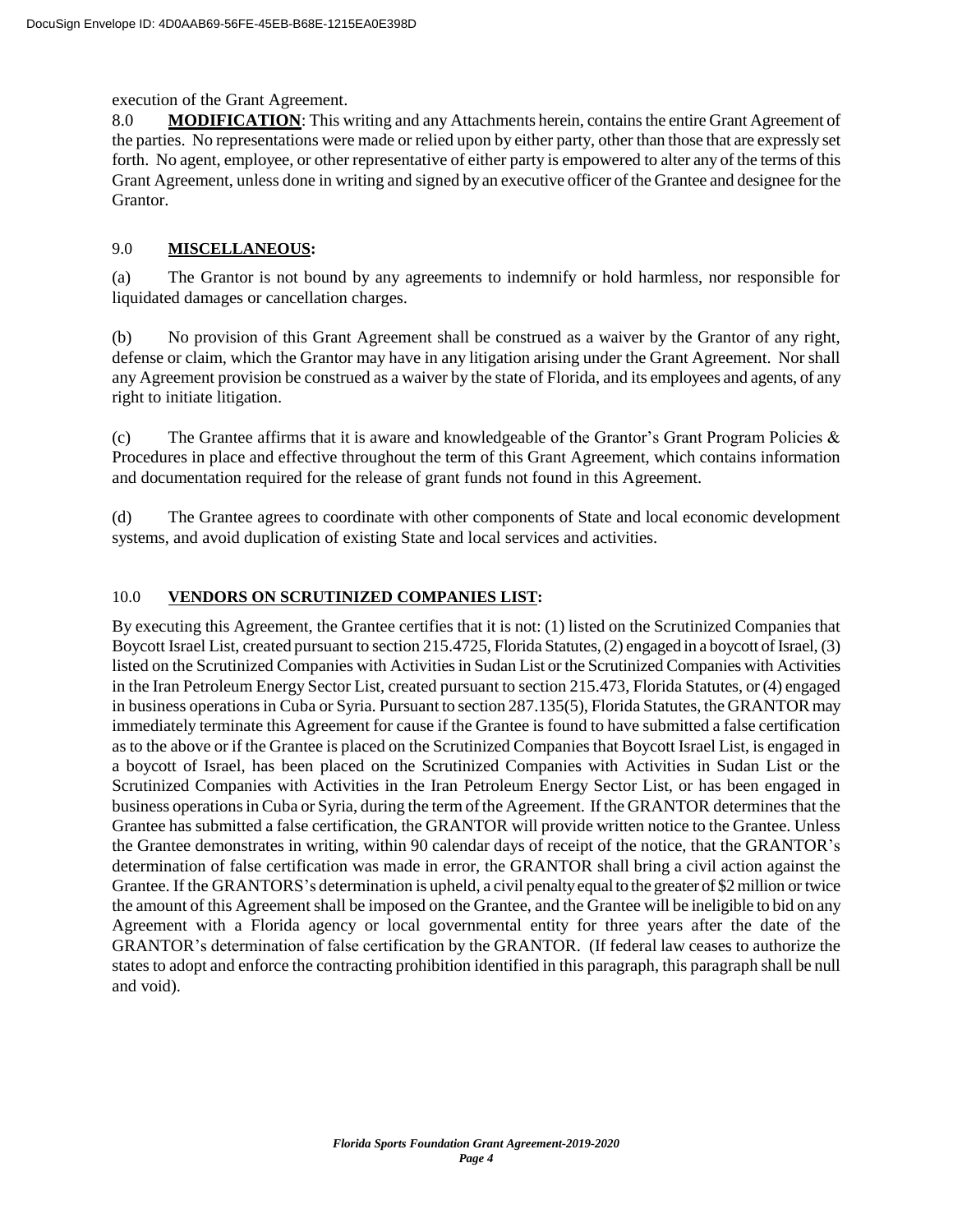#### 11.0 **TIME IS OF THE ESSENCE:**

Time is of the essence regarding the performance obligations set forth in this Agreement. Deadlines to timely complete deliverables, reports, information and documentation shall be strictly construed.

**IN WITNESS WHEREOF,** the parties have caused their hand to be set by their respective duly authorized officials hereto.

**Florida Sports Foundation** 

Date Title

**Tampa Bay Sports Commission DocuSianed by**  $\frac{1}{2}$  sasen theogeneral contract  $\frac{1}{2}$  sasen theogeneral contract of  $\frac{1}{2}$  sasen theogeneral contract of  $\frac{1}{2}$ Angela Suggs, President & CEO Signature - Authorized Agent 10/16/2019 Senior Director $\frac{\text{Stil}}{\text{Stil}}$ 

> \_\_\_\_\_\_\_\_\_\_\_\_\_\_\_\_\_\_\_\_\_\_\_\_\_\_\_\_\_\_\_\_\_\_\_\_ 10/16/2019

Date

The remainder of this page is intentionally left blank.